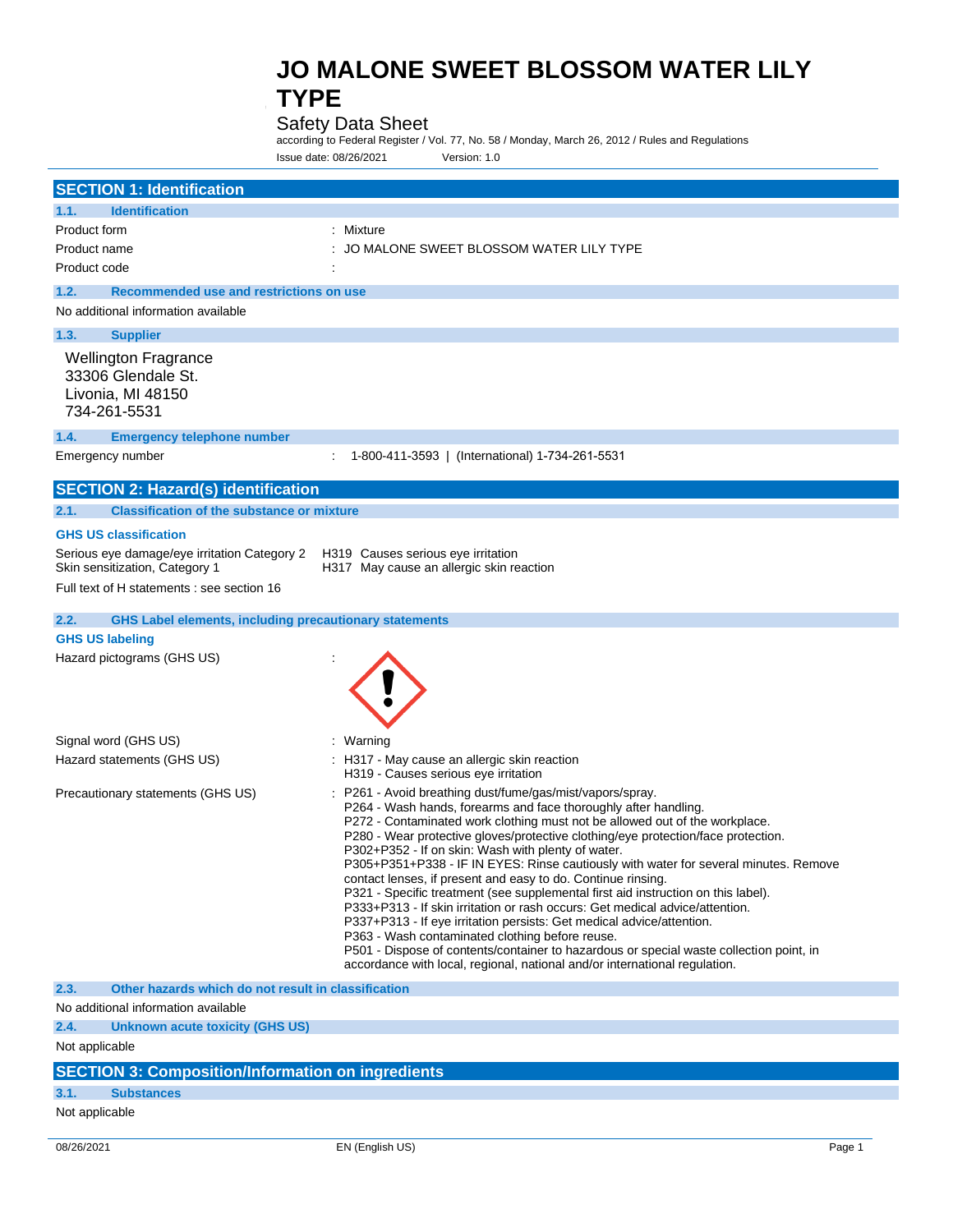Safety Data Sheet

according to Federal Register / Vol. 77, No. 58 / Monday, March 26, 2012 / Rules and Regulations

| 3.2.<br><b>Mixtures</b>                                |                           |          |                                                                                        |
|--------------------------------------------------------|---------------------------|----------|----------------------------------------------------------------------------------------|
| <b>Name</b>                                            | <b>Product identifier</b> | $\%$     | <b>GHS US classification</b>                                                           |
| 2H-pyran-4-ol, tetrahydro-4-methyl-2-(2-methylpropyl)- | (CAS-No.) 63500-71-0      | $5 - 10$ | Eye Irrit. 2, H319                                                                     |
| Linalool                                               | (CAS-No.) 78-70-6         | $5 - 10$ | Flam. Lig. 4, H227<br>Skin Irrit. 2, H315<br>Eye Irrit. 2, H319<br>Skin Sens. 1B, H317 |
| <b>D-LIMONENE</b>                                      | (CAS-No.) 5989-27-5       | $1 - 5$  | Flam. Lig. 3, H226<br>Skin Irrit. 2, H315<br>Skin Sens. 1, H317<br>Asp. Tox. 1, H304   |
| <b>HYDROXY CITRONELLAL</b>                             | (CAS-No.) 107-75-5        | $1 - 5$  | Eye Irrit. 2, H319<br>Skin Sens. 1B, H317                                              |
| LINALYL ACETATE                                        | (CAS-No.) 115-95-7        | $1 - 5$  | Flam. Lig. 4, H227<br>Skin Irrit. 2, H315<br>Eye Irrit. 2, H319<br>Skin Sens. 1, H317  |

Full text of hazard classes and H-statements : see section 16

|                   | <b>SECTION 4: First-aid measures</b>                                |                                                                                                                                                                                   |
|-------------------|---------------------------------------------------------------------|-----------------------------------------------------------------------------------------------------------------------------------------------------------------------------------|
| 4.1.              | <b>Description of first aid measures</b>                            |                                                                                                                                                                                   |
|                   | First-aid measures after inhalation                                 | : Remove person to fresh air and keep comfortable for breathing.                                                                                                                  |
|                   | First-aid measures after skin contact                               | : Wash skin with plenty of water. Take off contaminated clothing. If skin irritation or rash occurs:<br>Get medical advice/attention.                                             |
|                   | First-aid measures after eye contact                                | Rinse cautiously with water for several minutes. Remove contact lenses, if present and easy to<br>do. Continue rinsing. If eye irritation persists: Get medical advice/attention. |
|                   | First-aid measures after ingestion                                  | : Call a poison center/doctor/physician if you feel unwell.                                                                                                                       |
| 4.2.              | Most important symptoms and effects (acute and delayed)             |                                                                                                                                                                                   |
|                   | Symptoms/effects after skin contact                                 | : May cause an allergic skin reaction.                                                                                                                                            |
|                   | Symptoms/effects after eye contact                                  | : Eye irritation.                                                                                                                                                                 |
| 4.3.              | Immediate medical attention and special treatment, if necessary     |                                                                                                                                                                                   |
|                   | Treat symptomatically.                                              |                                                                                                                                                                                   |
|                   | <b>SECTION 5: Fire-fighting measures</b>                            |                                                                                                                                                                                   |
| 5.1.              | Suitable (and unsuitable) extinguishing media                       |                                                                                                                                                                                   |
|                   | Suitable extinguishing media                                        | : Water spray. Dry powder. Foam. Carbon dioxide.                                                                                                                                  |
| 5.2.              | Specific hazards arising from the chemical                          |                                                                                                                                                                                   |
|                   | No additional information available                                 |                                                                                                                                                                                   |
| 5.3.              | Special protective equipment and precautions for fire-fighters      |                                                                                                                                                                                   |
|                   | Protection during firefighting                                      | : Do not attempt to take action without suitable protective equipment. Self-contained breathing<br>apparatus. Complete protective clothing.                                       |
|                   | <b>SECTION 6: Accidental release measures</b>                       |                                                                                                                                                                                   |
| 6.1.              | Personal precautions, protective equipment and emergency procedures |                                                                                                                                                                                   |
| 6.1.1.            | For non-emergency personnel                                         |                                                                                                                                                                                   |
|                   | Emergency procedures                                                | : Ventilate spillage area. Avoid contact with skin and eyes. Avoid breathing<br>dust/fume/gas/mist/vapors/spray.                                                                  |
| 6.1.2.            | For emergency responders                                            |                                                                                                                                                                                   |
|                   | Protective equipment                                                | Do not attempt to take action without suitable protective equipment. For further information<br>refer to section 8: "Exposure controls/personal protection".                      |
| 6.2.              | <b>Environmental precautions</b>                                    |                                                                                                                                                                                   |
|                   | Avoid release to the environment.                                   |                                                                                                                                                                                   |
| 6.3.              | Methods and material for containment and cleaning up                |                                                                                                                                                                                   |
|                   | Methods for cleaning up                                             | : Take up liquid spill into absorbent material.                                                                                                                                   |
| Other information |                                                                     | : Dispose of materials or solid residues at an authorized site.                                                                                                                   |
| 6.4.              | <b>Reference to other sections</b>                                  |                                                                                                                                                                                   |
|                   | For further information refer to section 13.                        |                                                                                                                                                                                   |
| 08/26/2021        |                                                                     | 2/9<br>EN (English US)                                                                                                                                                            |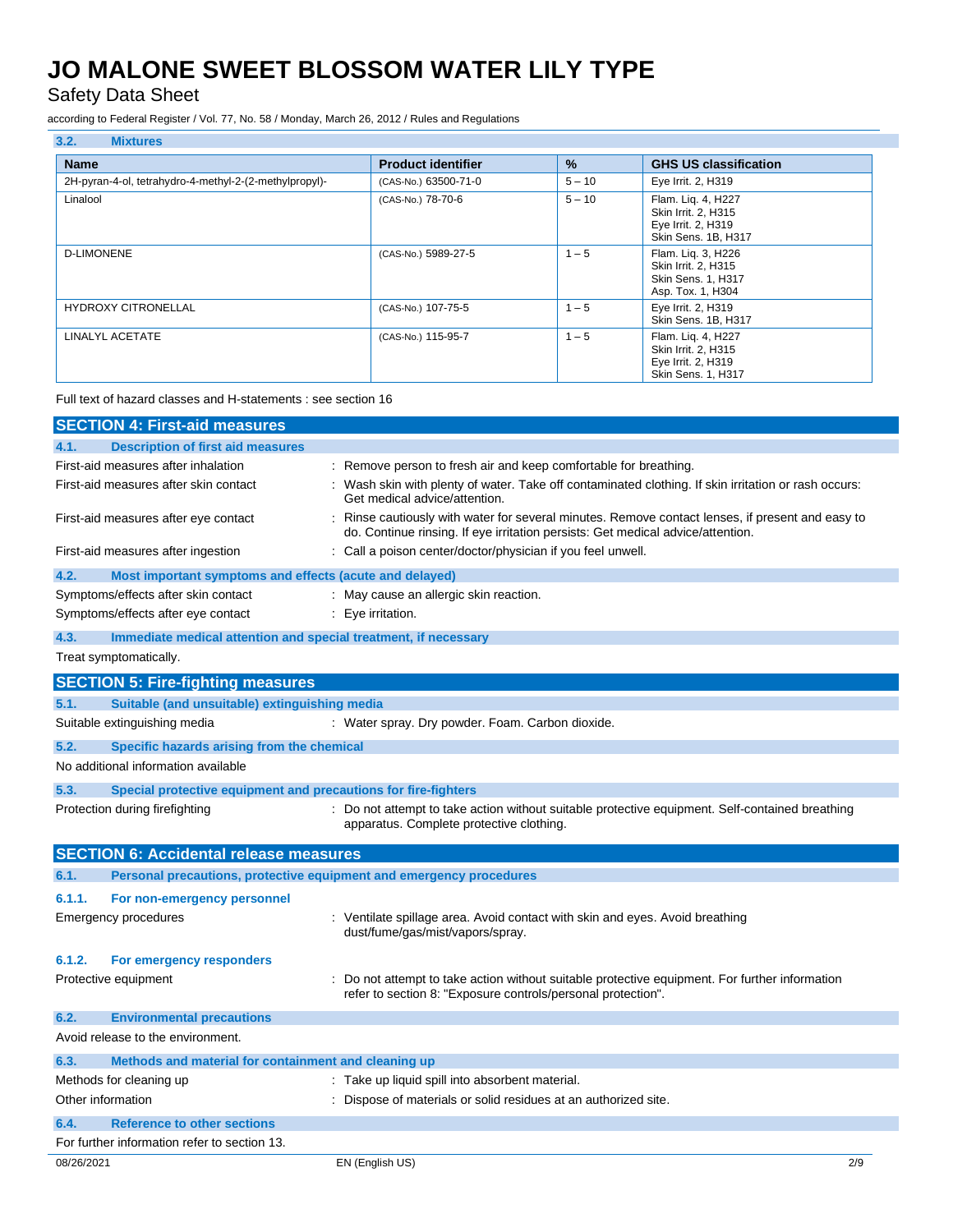Safety Data Sheet

according to Federal Register / Vol. 77, No. 58 / Monday, March 26, 2012 / Rules and Regulations

|      | <b>SECTION 7: Handling and storage</b>                       |                                                                                                                                                                                                                           |
|------|--------------------------------------------------------------|---------------------------------------------------------------------------------------------------------------------------------------------------------------------------------------------------------------------------|
| 7.1. | <b>Precautions for safe handling</b>                         |                                                                                                                                                                                                                           |
|      | Precautions for safe handling                                | : Ensure good ventilation of the work station. Avoid contact with skin and eyes. Avoid breathing<br>dust/fume/gas/mist/vapors/spray. Wear personal protective equipment.                                                  |
|      | Hygiene measures                                             | : Contaminated work clothing should not be allowed out of the workplace. Wash contaminated<br>clothing before reuse. Do not eat, drink or smoke when using this product. Always wash hands<br>after handling the product. |
| 7.2. | Conditions for safe storage, including any incompatibilities |                                                                                                                                                                                                                           |
|      | Storage conditions                                           | : Store in a well-ventilated place. Keep cool.                                                                                                                                                                            |

## **SECTION 8: Exposure controls/personal protection**

| <b>Control parameters</b><br>8.1. |  |  |  |
|-----------------------------------|--|--|--|
|-----------------------------------|--|--|--|

| <b>Linalool (78-70-6)</b>      |
|--------------------------------|
| Not applicable                 |
| HYDROXY CITRONELLAL (107-75-5) |
| Not applicable                 |
| <b>FLOROL (63500-71-0)</b>     |
| Not applicable                 |
| LINALYL ACETATE (115-95-7)     |
| Not applicable                 |
| <b>D-LIMONENE (5989-27-5)</b>  |
| Not applicable                 |

### **8.2. Appropriate engineering controls**

Appropriate engineering controls : Ensure good ventilation of the work station. Environmental exposure controls : Avoid release to the environment.

### **8.3. Individual protection measures/Personal protective equipment**

### **Hand protection:**

Protective gloves

**Eye protection:**

Safety glasses

### **Skin and body protection:**

Wear suitable protective clothing

#### **Respiratory protection:**

In case of insufficient ventilation, wear suitable respiratory equipment

### **Personal protective equipment symbol(s):**



| <b>SECTION 9: Physical and chemical properties</b>            |                                                                                                                                                                                                                                       |  |
|---------------------------------------------------------------|---------------------------------------------------------------------------------------------------------------------------------------------------------------------------------------------------------------------------------------|--|
| Information on basic physical and chemical properties<br>9.1. |                                                                                                                                                                                                                                       |  |
| Physical state                                                | Liauid                                                                                                                                                                                                                                |  |
| Color                                                         | : Mixture contains one or more component(s) which have the following colour(s):<br>Colourless Colourless to light yellow Colourless to light amber White Light yellow to colourless<br>Colourless to brown On exposure to air: yellow |  |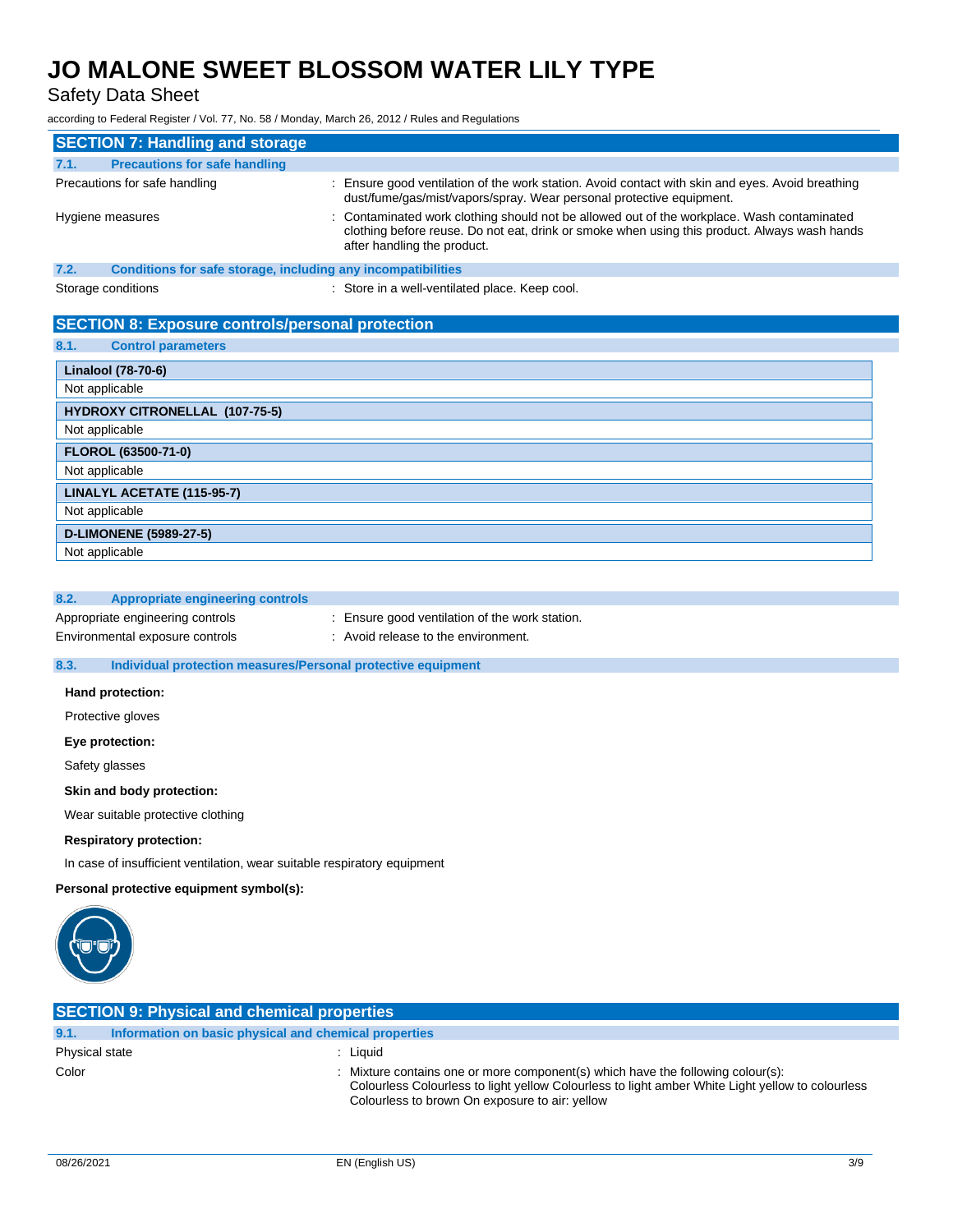Safety Data Sheet

according to Federal Register / Vol. 77, No. 58 / Monday, March 26, 2012 / Rules and Regulations

| Odor                                            | There may be no odour warning properties, odour is subjective and inadequate to warn of<br>overexposure.<br>Mixture contains one or more component(s) which have the following odour:<br>Pleasant odour Floral odour Sweet odour Characteristic odour Strong odour Odourless<br>Aromatic odour Mild odour Pine odour Fruity odour Irritating/pungent odour Almost odourless<br>Alcohol odour Lemon odour |
|-------------------------------------------------|----------------------------------------------------------------------------------------------------------------------------------------------------------------------------------------------------------------------------------------------------------------------------------------------------------------------------------------------------------------------------------------------------------|
| Odor threshold                                  | : No data available                                                                                                                                                                                                                                                                                                                                                                                      |
| рH                                              | No data available                                                                                                                                                                                                                                                                                                                                                                                        |
| Melting point                                   | Not applicable                                                                                                                                                                                                                                                                                                                                                                                           |
| Freezing point                                  | No data available                                                                                                                                                                                                                                                                                                                                                                                        |
| Boiling point                                   | No data available                                                                                                                                                                                                                                                                                                                                                                                        |
| Flash point                                     | : 99 °C                                                                                                                                                                                                                                                                                                                                                                                                  |
| Relative evaporation rate (butyl acetate=1)     | : No data available                                                                                                                                                                                                                                                                                                                                                                                      |
| Flammability (solid, gas)                       | Not applicable.                                                                                                                                                                                                                                                                                                                                                                                          |
| Vapor pressure                                  | No data available                                                                                                                                                                                                                                                                                                                                                                                        |
| Relative vapor density at 20 °C                 | No data available                                                                                                                                                                                                                                                                                                                                                                                        |
| Relative density                                | No data available                                                                                                                                                                                                                                                                                                                                                                                        |
| Solubility                                      | : No data available                                                                                                                                                                                                                                                                                                                                                                                      |
| Partition coefficient n-octanol/water (Log Pow) | : No data available                                                                                                                                                                                                                                                                                                                                                                                      |
| Auto-ignition temperature                       | No data available                                                                                                                                                                                                                                                                                                                                                                                        |
| Decomposition temperature                       | No data available                                                                                                                                                                                                                                                                                                                                                                                        |
| Viscosity, kinematic                            | No data available                                                                                                                                                                                                                                                                                                                                                                                        |
| Viscosity, dynamic                              | No data available                                                                                                                                                                                                                                                                                                                                                                                        |
| <b>Explosion limits</b>                         | No data available                                                                                                                                                                                                                                                                                                                                                                                        |
| <b>Explosive properties</b>                     | No data available                                                                                                                                                                                                                                                                                                                                                                                        |
| Oxidizing properties                            | No data available                                                                                                                                                                                                                                                                                                                                                                                        |
| 9.2.<br><b>Other information</b>                |                                                                                                                                                                                                                                                                                                                                                                                                          |

No additional information available

**11.1. Information on toxicological effects**

|       | <b>SECTION 10: Stability and reactivity</b>                                                          |
|-------|------------------------------------------------------------------------------------------------------|
| 10.1. | <b>Reactivity</b>                                                                                    |
|       | The product is non-reactive under normal conditions of use, storage and transport.                   |
| 10.2. | <b>Chemical stability</b>                                                                            |
|       | Stable under normal conditions.                                                                      |
| 10.3. | <b>Possibility of hazardous reactions</b>                                                            |
|       | No dangerous reactions known under normal conditions of use.                                         |
| 10.4. | <b>Conditions to avoid</b>                                                                           |
|       | None under recommended storage and handling conditions (see section 7).                              |
| 10.5. | <b>Incompatible materials</b>                                                                        |
|       | No additional information available                                                                  |
| 10.6. | <b>Hazardous decomposition products</b>                                                              |
|       | Under normal conditions of storage and use, hazardous decomposition products should not be produced. |
|       | <b>SECTION 11: Toxicological information</b>                                                         |

| Acute toxicity (oral)<br>Acute toxicity (dermal)<br>Acute toxicity (inhalation) | : Not classified<br>: Not classified<br>: Not classified                                                               |
|---------------------------------------------------------------------------------|------------------------------------------------------------------------------------------------------------------------|
| Linalool (78-70-6)                                                              |                                                                                                                        |
| LD50 oral rat                                                                   | 2790 mg/kg body weight (Equivalent or similar to OECD 401, Rat, Male / female, Experimental<br>value, Oral, 14 day(s)) |
| LD50 dermal rabbit                                                              | 5610 mg/kg body weight (Equivalent or similar to OECD 402, 24 h, Rabbit, Experimental<br>value, Dermal, 7 day(s))      |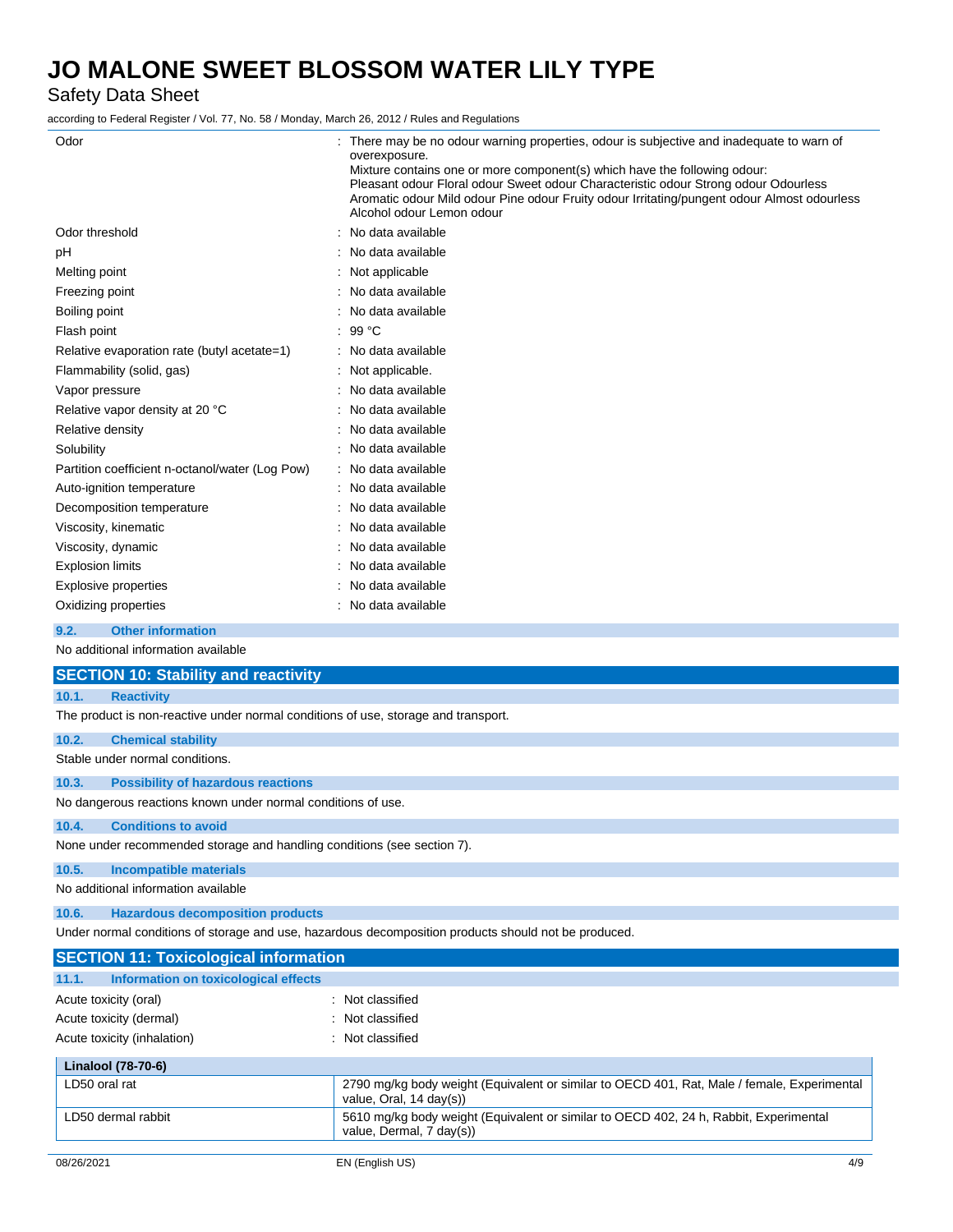Safety Data Sheet

according to Federal Register / Vol. 77, No. 58 / Monday, March 26, 2012 / Rules and Regulations

| Linalool (78-70-6)                        |                                                                                                                                        |
|-------------------------------------------|----------------------------------------------------------------------------------------------------------------------------------------|
| ATE US (oral)                             | 2790 mg/kg body weight                                                                                                                 |
| ATE US (dermal)                           | 5610 mg/kg body weight                                                                                                                 |
| HYDROXY CITRONELLAL (107-75-5)            |                                                                                                                                        |
| LD50 oral rat                             | > 6400 mg/kg body weight (Equivalent or similar to OECD 401, 7 day(s), Rat, Male / female,<br>Experimental value, Oral, 7 day(s))      |
| LD50 dermal rabbit                        | > 2000 mg/kg (Rabbit, Experimental value, Dermal, 14 day(s))                                                                           |
| <b>D-LIMONENE (5989-27-5)</b>             |                                                                                                                                        |
| LD50 oral rat                             | > 2000 mg/kg body weight (OECD 423: Acute Oral Toxicity – Acute Toxic Class Method, Rat,<br>Female, Read-across, Oral)                 |
| LD50 dermal rabbit                        | > 5000 mg/kg body weight (Equivalent or similar to OECD 402, Rabbit, Weight of evidence,<br>Dermal)                                    |
| Skin corrosion/irritation                 | : Not classified                                                                                                                       |
| Serious eye damage/irritation             | Causes serious eye irritation.                                                                                                         |
| Respiratory or skin sensitization         | May cause an allergic skin reaction.                                                                                                   |
| Germ cell mutagenicity                    | Not classified                                                                                                                         |
| Carcinogenicity                           | Not classified                                                                                                                         |
|                                           |                                                                                                                                        |
| <b>D-LIMONENE (5989-27-5)</b>             |                                                                                                                                        |
| IARC group                                | 3 - Not classifiable                                                                                                                   |
| Reproductive toxicity                     | Not classified                                                                                                                         |
| STOT-single exposure                      | Not classified                                                                                                                         |
|                                           |                                                                                                                                        |
| STOT-repeated exposure                    | : Not classified                                                                                                                       |
| Linalool (78-70-6)                        |                                                                                                                                        |
| NOAEL (dermal,rat/rabbit,90 days)         | 250 mg/kg body weight Animal: rat, Guideline: OECD Guideline 411 (Subchronic Dermal<br>Toxicity: 90-Day Study)                         |
|                                           |                                                                                                                                        |
| Aspiration hazard                         | Not classified                                                                                                                         |
| Viscosity, kinematic                      | No data available                                                                                                                      |
| Symptoms/effects after skin contact       | : May cause an allergic skin reaction.                                                                                                 |
| Symptoms/effects after eye contact        | : Eye irritation.                                                                                                                      |
|                                           |                                                                                                                                        |
| <b>SECTION 12: Ecological information</b> |                                                                                                                                        |
| 12.1.<br><b>Toxicity</b>                  |                                                                                                                                        |
| Ecology - general                         | : The product is not considered harmful to aquatic organisms or to cause long-term adverse<br>effects in the environment.              |
| <b>Linalool (78-70-6)</b>                 |                                                                                                                                        |
| LC50 fish 1                               | 27.8 mg/l (OECD 203: Fish, Acute Toxicity Test, 96 h, Oncorhynchus mykiss, Static system,<br>Fresh water, Experimental value, GLP)     |
| EC50 Daphnia 1                            | 59 mg/l (OECD 202: Daphnia sp. Acute Immobilisation Test, 48 h, Daphnia magna, Static<br>system, Fresh water, Experimental value, GLP) |
| ErC50 (algae)                             | 156.7 mg/l (DIN 38412-9, 96 h, Desmodesmus subspicatus, Static system, Fresh water,                                                    |

Experimental value, Nominal concentration)

LC50 fish 1 31.6 mg/l (DIN 38412: German standard methods for the examination of water, waste water

EC50 Daphnia 1 410 mg/l (EU Method C.2, 48 h, Daphnia magna, Static system, Fresh water, Experimental

ErC50 (algae) 123.32 mg/l (OECD 201: Alga, Growth Inhibition Test, 72 h, Desmodesmus subspicatus,

and sludge, 96 h, Leuciscus idus, Static system, Fresh water, Experimental value, Nominal

Static system, Fresh water, Experimental value, Nominal concentration)

**HYDROXY CITRONELLAL (107-75-5)**

**LINALYL ACETATE (115-95-7)**

LC50 fish 1 11 mg/l (OECD 203: Fish, Acute Toxicity Test, 96 h, Cyprinus carpio)

concentration)

value, Locomotor effect)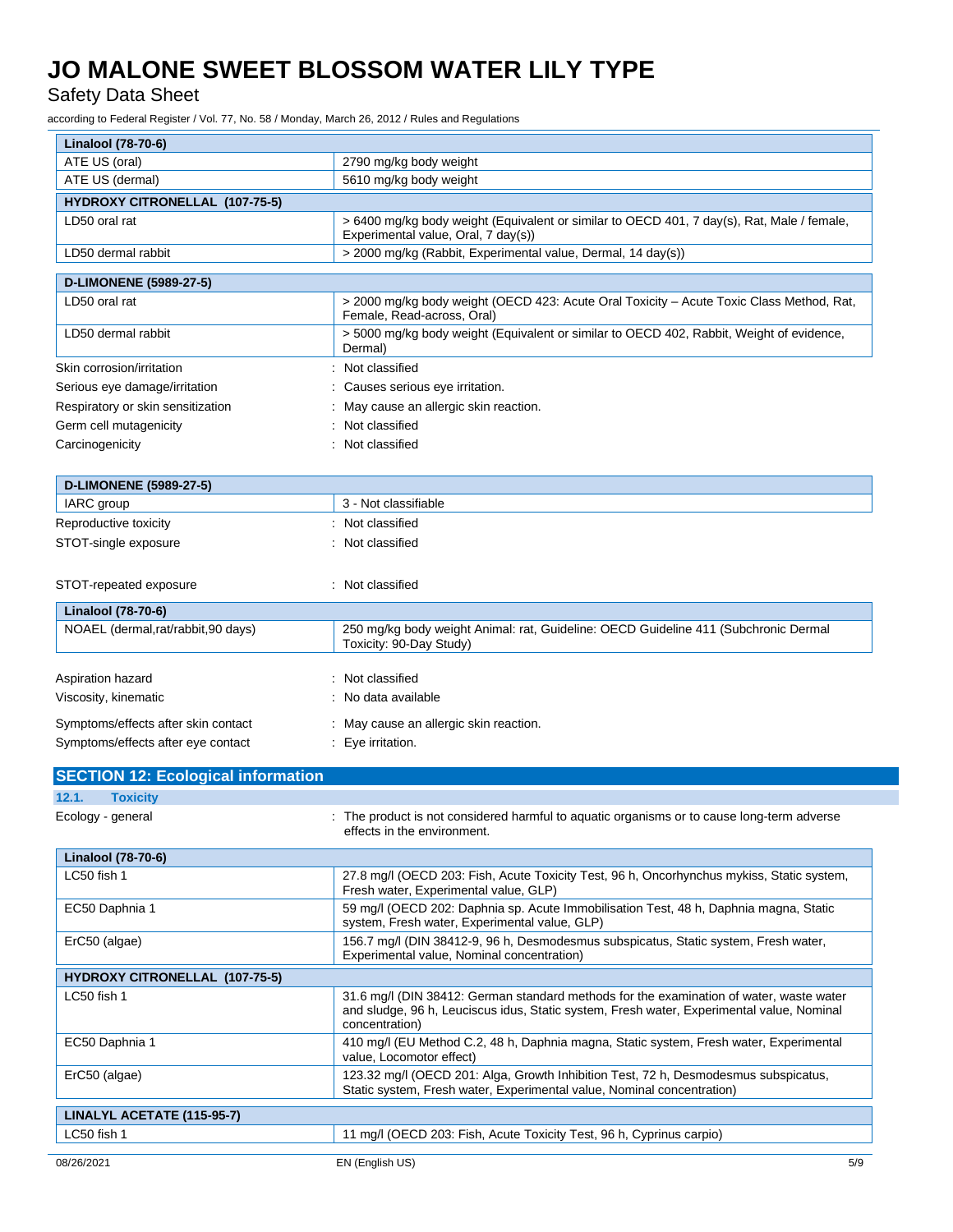Safety Data Sheet

according to Federal Register / Vol. 77, No. 58 / Monday, March 26, 2012 / Rules and Regulations

| LINALYL ACETATE (115-95-7)    |                                                                                                                                            |
|-------------------------------|--------------------------------------------------------------------------------------------------------------------------------------------|
| EC50 Daphnia 1                | 15 mg/l (OECD 202: Daphnia sp. Acute Immobilisation Test, 48 h, Daphnia magna)                                                             |
| <b>D-LIMONENE (5989-27-5)</b> |                                                                                                                                            |
| LC50 fish 1                   | 720 µg/l (OECD 203: Fish, Acute Toxicity Test, 96 h, Pimephales promelas, Flow-through<br>system, Fresh water, Experimental value, Lethal) |
| EC50 Daphnia 1                | 0.36 mg/l (OECD 202: Daphnia sp. Acute Immobilisation Test, 48 h, Daphnia magna, Static<br>system, Fresh water, Experimental value, GLP)   |

## **12.2. Persistence and degradability**

| <b>Linalool (78-70-6)</b>      |                                               |  |
|--------------------------------|-----------------------------------------------|--|
| Persistence and degradability  | Readily biodegradable in water.               |  |
| HYDROXY CITRONELLAL (107-75-5) |                                               |  |
| Persistence and degradability  | Readily biodegradable in water.               |  |
| FLOROL (63500-71-0)            |                                               |  |
| Persistence and degradability  | Biodegradability in water: no data available. |  |
| LINALYL ACETATE (115-95-7)     |                                               |  |
| Persistence and degradability  | Readily biodegradable in water.               |  |
| <b>D-LIMONENE (5989-27-5)</b>  |                                               |  |
| Persistence and degradability  | Readily biodegradable in water.               |  |
| <b>ThOD</b>                    | 3.29 g $O_2$ /g substance                     |  |

### **12.3. Bioaccumulative potential**

| Linalool (78-70-6)                              |                                                                                                              |  |  |  |
|-------------------------------------------------|--------------------------------------------------------------------------------------------------------------|--|--|--|
| Partition coefficient n-octanol/water (Log Pow) | 2.84 (Experimental value, Equivalent or similar to OECD 107, 25 °C)                                          |  |  |  |
| Bioaccumulative potential                       | Low potential for bioaccumulation (Log Kow $<$ 4).                                                           |  |  |  |
| <b>HYDROXY CITRONELLAL (107-75-5)</b>           |                                                                                                              |  |  |  |
| BCF fish 1                                      | 11.52 I/kg (BCFBAF v3.01, Estimated value, Fresh weight)                                                     |  |  |  |
| Partition coefficient n-octanol/water (Log Pow) | 1.68 (Experimental value, OECD 107: Partition Coefficient (n-octanol/water): Shake Flask<br>Method, 25 °C)   |  |  |  |
| Bioaccumulative potential                       | Low potential for bioaccumulation (Log Kow $<$ 4).                                                           |  |  |  |
| <b>FLOROL (63500-71-0)</b>                      |                                                                                                              |  |  |  |
| Bioaccumulative potential                       | No bioaccumulation data available.                                                                           |  |  |  |
| LINALYL ACETATE (115-95-7)                      |                                                                                                              |  |  |  |
| Partition coefficient n-octanol/water (Log Pow) | 3.93 (Experimental value)                                                                                    |  |  |  |
| Bioaccumulative potential                       | Low potential for bioaccumulation (Log Kow $<$ 4).                                                           |  |  |  |
| <b>D-LIMONENE (5989-27-5)</b>                   |                                                                                                              |  |  |  |
| BCF fish 1                                      | 864.8 - 1022 (Pisces, QSAR, Fresh weight)                                                                    |  |  |  |
| Partition coefficient n-octanol/water (Log Pow) | 4.38 (Experimental value, OECD 117: Partition Coefficient (n-octanol/water), HPLC method,<br>$37^{\circ}$ C) |  |  |  |
| Bioaccumulative potential                       | Potential for bioaccumulation (4 $\geq$ Log Kow $\leq$ 5).                                                   |  |  |  |
|                                                 |                                                                                                              |  |  |  |

**12.4. Mobility in soil**

| Linalool (78-70-6)                              |                                                                                          |     |
|-------------------------------------------------|------------------------------------------------------------------------------------------|-----|
| Surface tension                                 | 8.3 mN/m (20 °C, ISO 9101: Surface active agents - Determination of interfacial tension) |     |
| Ecology - soil                                  | No (test) data on mobility of the substance available.                                   |     |
| <b>HYDROXY CITRONELLAL (107-75-5)</b>           |                                                                                          |     |
| Partition coefficient n-octanol/water (Log Koc) | 1 (log Koc, SRC PCKOCWIN v2.0, Calculated value)                                         |     |
| Ecology - soil                                  | Highly mobile in soil.                                                                   |     |
| <b>FLOROL (63500-71-0)</b>                      |                                                                                          |     |
| Ecology - soil                                  | No (test) data on mobility of the substance available.                                   |     |
| LINALYL ACETATE (115-95-7)                      |                                                                                          |     |
| Ecology - soil                                  | Adsorbs into the soil.                                                                   |     |
| <b>D-LIMONENE (5989-27-5)</b>                   |                                                                                          |     |
| Ecology - soil                                  | Adsorbs into the soil.                                                                   |     |
| 08/26/2021                                      | EN (English US)                                                                          | 6/9 |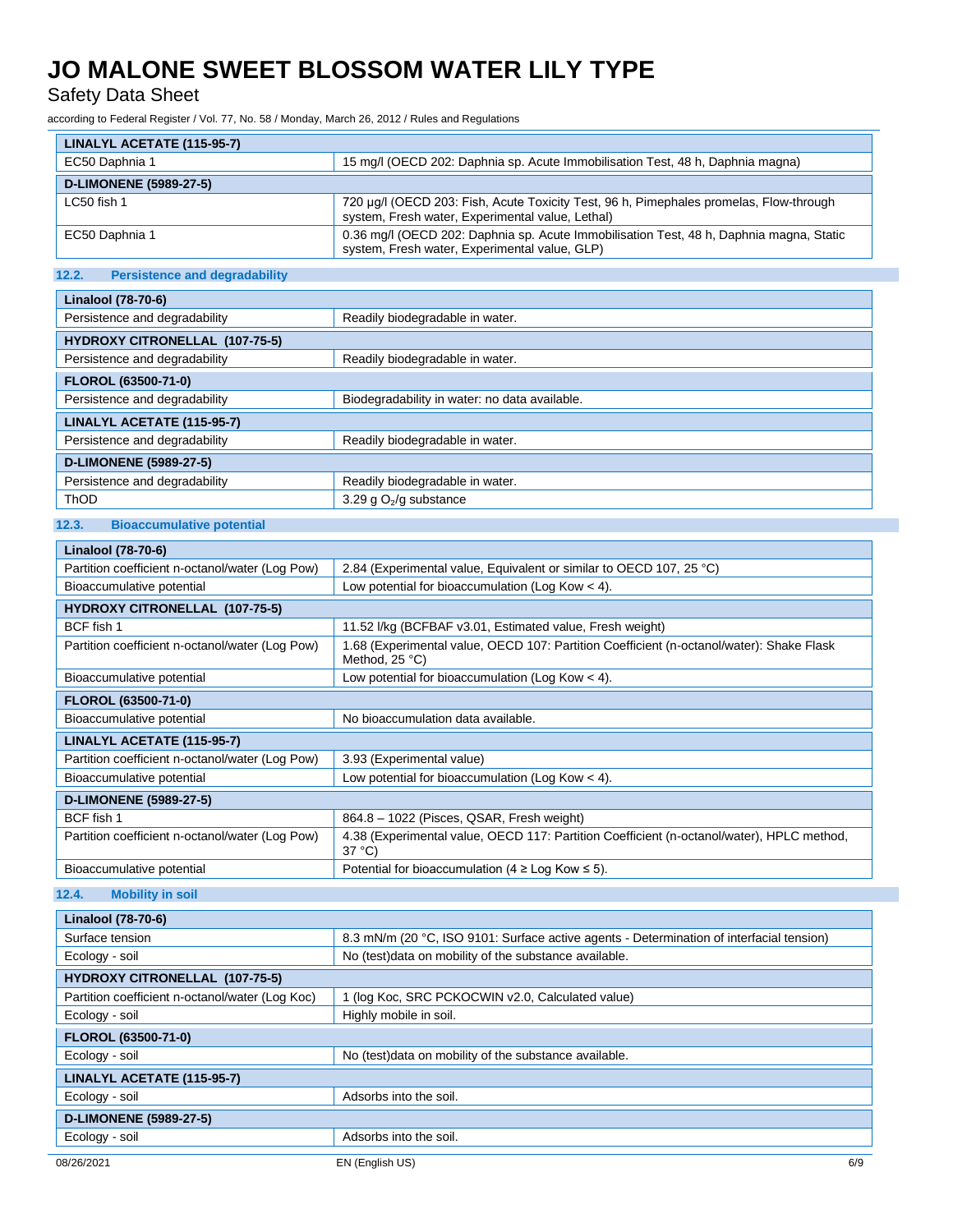Safety Data Sheet

according to Federal Register / Vol. 77, No. 58 / Monday, March 26, 2012 / Rules and Regulations

**12.5. Other adverse effects** No additional information available

## **SECTION 13: Disposal considerations 13.1. Disposal methods** Waste treatment methods : Dispose of contents/container in accordance with licensed collector's sorting instructions. **SECTION 14: Transport information Department of Transportation (DOT)** In accordance with DOT Not regulated **Transportation of Dangerous Goods** Not applicable **Transport by sea** Not applicable **Air transport** Not applicable

### **SECTION 15: Regulatory information**

### **15.1. US Federal regulations**

All components of this product are listed as Active, or excluded from listing, on the United States Environmental Protection Agency Toxic Substances Control Act (TSCA) inventory

This product or mixture is not known to contain a toxic chemical or chemicals in excess of the applicable de minimis concentration as specified in 40 CFR §372.38(a) subject to the reporting requirements of section 313 of Title III of the Superfund Amendments and Reauthorization Act of 1986 and 40 CFR Part 372.

### **15.2. International regulations**

### **CANADA**

| Linalool (78-70-6)                                    |  |  |
|-------------------------------------------------------|--|--|
| Listed on the Canadian DSL (Domestic Substances List) |  |  |
| <b>HYDROXY CITRONELLAL (107-75-5)</b>                 |  |  |
| Listed on the Canadian DSL (Domestic Substances List) |  |  |
| <b>FLOROL (63500-71-0)</b>                            |  |  |
| Listed on the Canadian DSL (Domestic Substances List) |  |  |
| LINALYL ACETATE (115-95-7)                            |  |  |
| Listed on the Canadian DSL (Domestic Substances List) |  |  |
| <b>D-LIMONENE (5989-27-5)</b>                         |  |  |
| Listed on the Canadian DSL (Domestic Substances List) |  |  |

#### **EU-Regulations**

No additional information available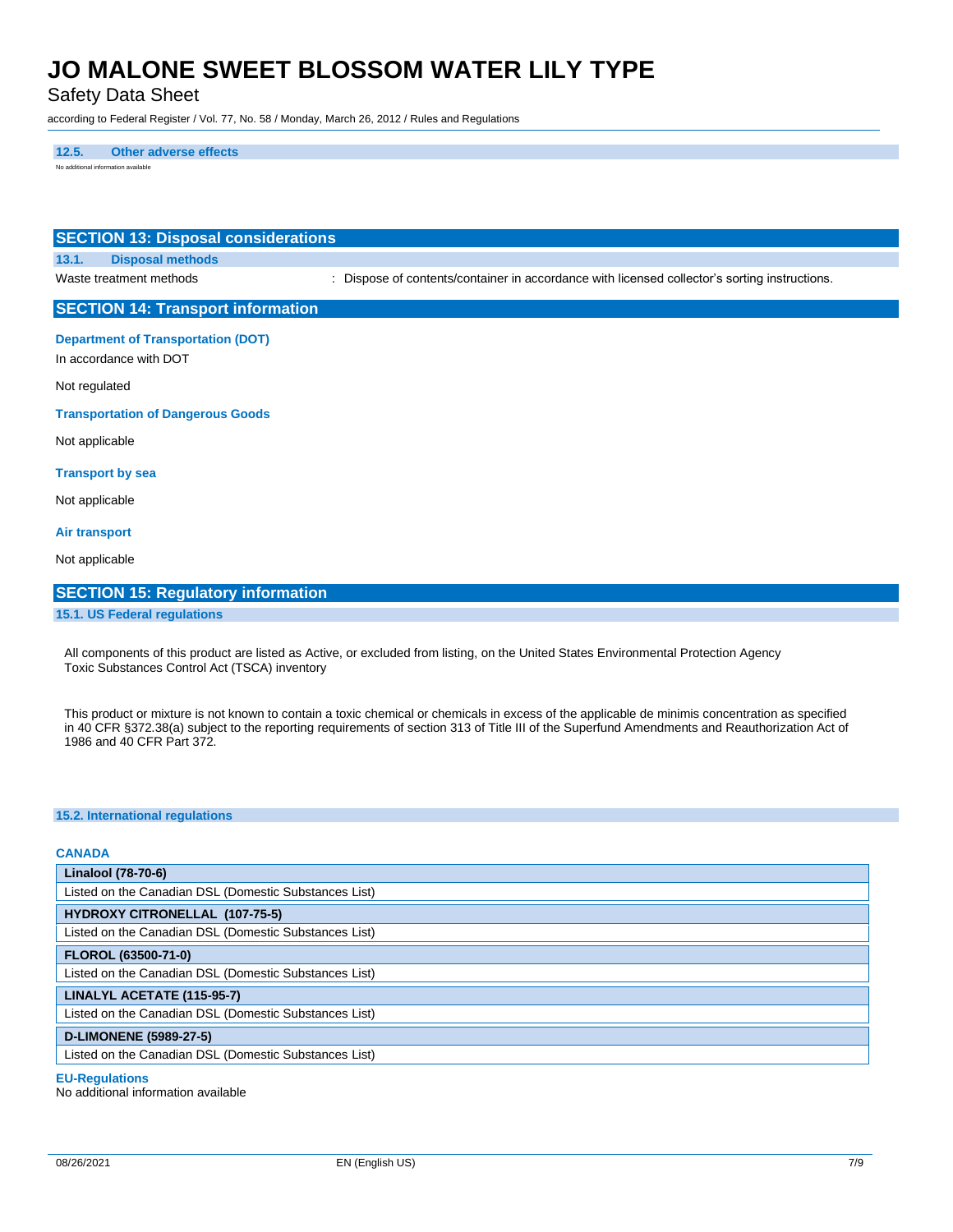## Safety Data Sheet

according to Federal Register / Vol. 77, No. 58 / Monday, March 26, 2012 / Rules and Regulations

### **FLOROL (63500-71-0)**

| Listed on the EEC inventory EINECS (European Inventory of Existing Commercial Chemical Substances)                              |
|---------------------------------------------------------------------------------------------------------------------------------|
| Listed on the EEC inventory EINECS (European Inventory of Existing Commercial Chemical Substances)- Directive 79/831/EEC, sixth |
| Amendment of Directive 67/548/EEC (dangerous substances)                                                                        |

### **National regulations**

| Linalool (78-70-6)                                                                                                                                                                                                                                                                                                                                                                                                                                                                                                                                                                                                                                                                                                                                                                                                                                                                                                                                                                                                        |  |
|---------------------------------------------------------------------------------------------------------------------------------------------------------------------------------------------------------------------------------------------------------------------------------------------------------------------------------------------------------------------------------------------------------------------------------------------------------------------------------------------------------------------------------------------------------------------------------------------------------------------------------------------------------------------------------------------------------------------------------------------------------------------------------------------------------------------------------------------------------------------------------------------------------------------------------------------------------------------------------------------------------------------------|--|
| Listed on IECSC (Inventory of Existing Chemical Substances Produced or Imported in China)<br>Listed on KECI (Korean Existing Chemicals Inventory)<br>Listed on the TCSI (Taiwan Chemical Substance Inventory)<br>Listed on NZIoC (New Zealand Inventory of Chemicals)<br>Listed on the Japanese ENCS (Existing & New Chemical Substances) inventory<br>Listed on PICCS (Philippines Inventory of Chemicals and Chemical Substances)<br>EC_INVENTORY<br>Listed on INSQ (Mexican National Inventory of Chemical Substances)<br>Listed introduction on Australian Industrial Chemicals Introduction Scheme (AICIS Inventory)<br><b>HYDROXY CITRONELLAL (107-75-5)</b><br>Listed on IECSC (Inventory of Existing Chemical Substances Produced or Imported in China)<br>Listed on KECI (Korean Existing Chemicals Inventory)<br>Listed on the TCSI (Taiwan Chemical Substance Inventory)<br>Listed on NZIoC (New Zealand Inventory of Chemicals)<br>Listed on the Japanese ENCS (Existing & New Chemical Substances) inventory |  |
| Listed on PICCS (Philippines Inventory of Chemicals and Chemical Substances)<br>EC INVENTORY                                                                                                                                                                                                                                                                                                                                                                                                                                                                                                                                                                                                                                                                                                                                                                                                                                                                                                                              |  |
| Listed on INSQ (Mexican National Inventory of Chemical Substances)<br>Listed introduction on Australian Industrial Chemicals Introduction Scheme (AICIS Inventory)                                                                                                                                                                                                                                                                                                                                                                                                                                                                                                                                                                                                                                                                                                                                                                                                                                                        |  |
| FLOROL (63500-71-0)                                                                                                                                                                                                                                                                                                                                                                                                                                                                                                                                                                                                                                                                                                                                                                                                                                                                                                                                                                                                       |  |
| Listed on IECSC (Inventory of Existing Chemical Substances Produced or Imported in China)<br>Listed on KECI (Korean Existing Chemicals Inventory)<br>Listed on the TCSI (Taiwan Chemical Substance Inventory)<br>Listed on NZIoC (New Zealand Inventory of Chemicals)<br>Listed on PICCS (Philippines Inventory of Chemicals and Chemical Substances)<br>Listed on INSQ (Mexican National Inventory of Chemical Substances)<br>EC_INVENTORY<br>Listed on the Japanese ENCS (Existing & New Chemical Substances) inventory<br>Listed introduction on Australian Industrial Chemicals Introduction Scheme (AICIS Inventory)                                                                                                                                                                                                                                                                                                                                                                                                 |  |
| LINALYL ACETATE (115-95-7)                                                                                                                                                                                                                                                                                                                                                                                                                                                                                                                                                                                                                                                                                                                                                                                                                                                                                                                                                                                                |  |
| Listed on IECSC (Inventory of Existing Chemical Substances Produced or Imported in China)<br>Listed on KECI (Korean Existing Chemicals Inventory)<br>Listed on the TCSI (Taiwan Chemical Substance Inventory)<br>Listed on NZIoC (New Zealand Inventory of Chemicals)<br>Listed on the Japanese ENCS (Existing & New Chemical Substances) inventory<br>Listed on PICCS (Philippines Inventory of Chemicals and Chemical Substances)<br><b>EC INVENTORY</b><br>Listed on INSQ (Mexican National Inventory of Chemical Substances)<br>Listed introduction on Australian Industrial Chemicals Introduction Scheme (AICIS Inventory)                                                                                                                                                                                                                                                                                                                                                                                          |  |
| <b>D-LIMONENE (5989-27-5)</b>                                                                                                                                                                                                                                                                                                                                                                                                                                                                                                                                                                                                                                                                                                                                                                                                                                                                                                                                                                                             |  |
| Listed on IECSC (Inventory of Existing Chemical Substances Produced or Imported in China)<br>Listed on KECI (Korean Existing Chemicals Inventory)<br>Listed on the TCSI (Taiwan Chemical Substance Inventory)<br>Listed on NZIoC (New Zealand Inventory of Chemicals)<br>Listed on the Japanese ENCS (Existing & New Chemical Substances) inventory<br>Listed on PICCS (Philippines Inventory of Chemicals and Chemical Substances)<br>EC_INVENTORY<br>Listed on INSQ (Mexican National Inventory of Chemical Substances)<br>Listed on the Australian HSIS Consolidated List<br>Listed introduction on Australian Industrial Chemicals Introduction Scheme (AICIS Inventory)                                                                                                                                                                                                                                                                                                                                              |  |

## **SECTION 16: Other information**

according to Federal Register / Vol. 77, No. 58 / Monday, March 26, 2012 / Rules and Regulations